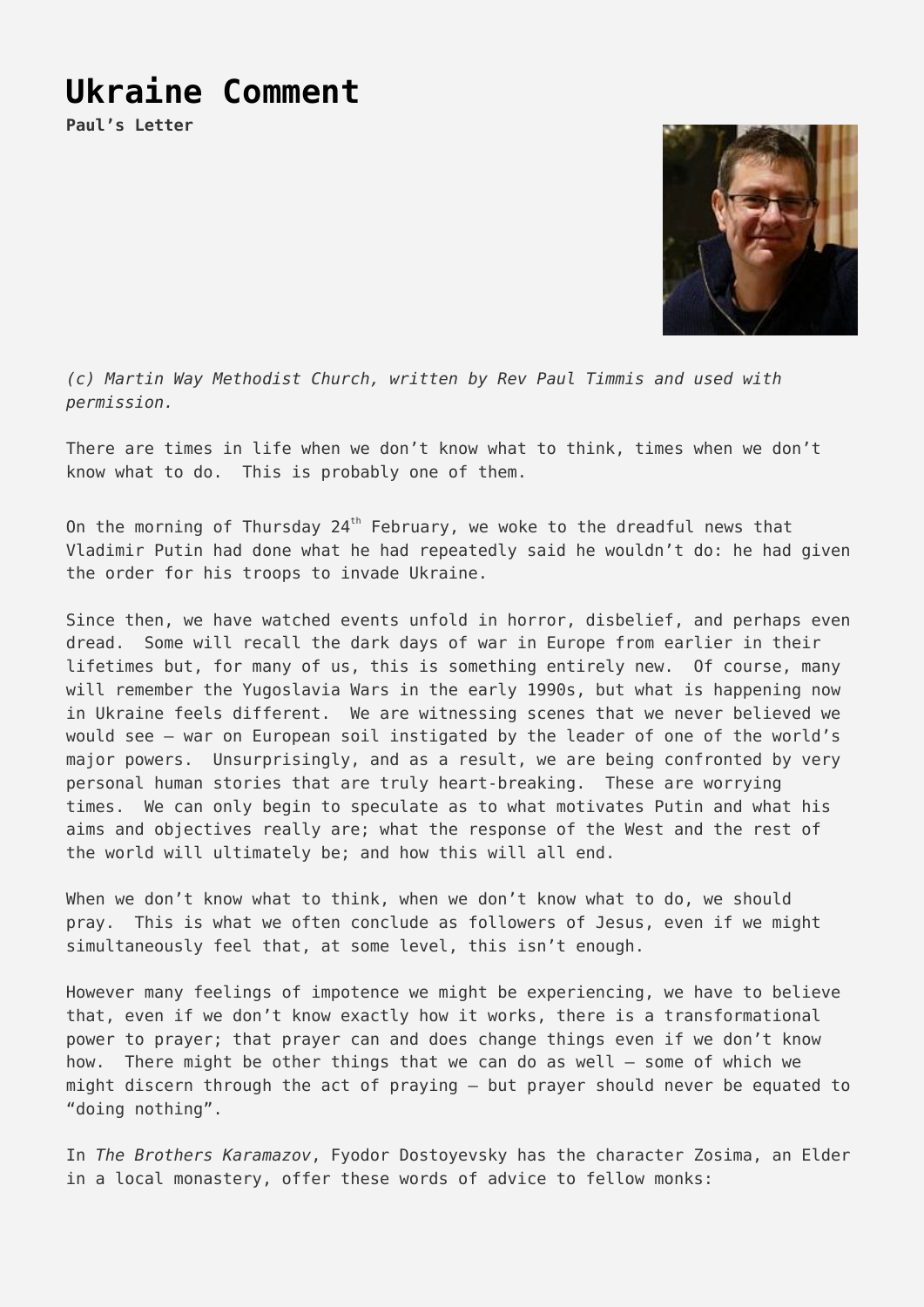'Do not forget to say your prayers. If your prayer is sincere, there will be every time you pray a new feeling containing an idea in it, an idea you did not know before, which will give you fresh courage; you will then understand that prayer is an education.'

Dostoyevsky wrote from experience. Years earlier, he had been arrested and sentenced to death for belonging to a literary group that was deemed subversive by the Russian authorities of his day. Narrowly avoiding the firing squad, he subsequently spent the next four years in a Siberian prison camp. In those dark, dark days, surrounded by acts of brutality and torture, he so experienced the love of God that he found himself transformed.

Sometimes all we can do is pray. It can be enough to unlock something and change everything. So let us pray. Courage and education are much needed now.

With every blessing, *Paul*

## **A Prayer for peace in Ukraine offered by the Methodist Church:**

Holy and Gracious God

We pray for the people of Ukraine and the people of Russia; for their countries and their leaders.

We pray for all those who are afraid; that your everlasting arms hold them in this time of great fear.

We pray for all those who have the power over life and death; that they will choose for all people life, and life in all its fullness.

We pray for those who choose war; that they will remember that you direct your people to turn our swords into ploughshares and seek for peace.

We pray for leaders on the world stage; that they are inspired by the wisdom and courage of Christ.

Above all, Lord, today we pray for peace for Ukraine.

And we ask this in the name of your blessed Son.

Lord have mercy.

Amen

## **Possible actions**